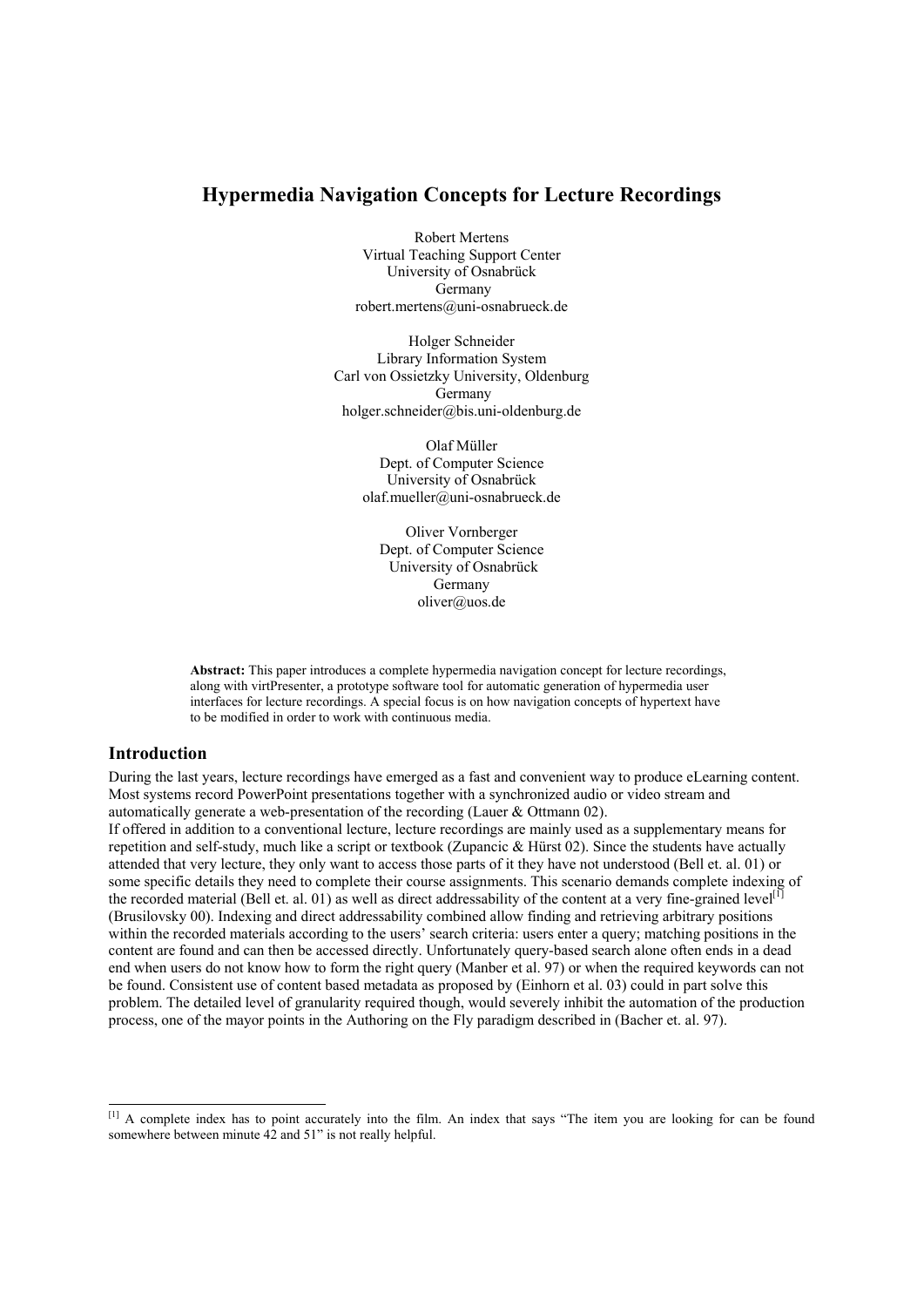### **How Do People Search Electronic Media?**

Human search in electronic media can often be done by navigating as opposed to querying (Jul & Furnas 97). In fact (Olston  $\&$  Chi 03) state that information retrieval in multimedia environments actually is a combination of search and browsing in most cases. Browsing is particularly important for searching in non-textual media, like voicestreams or films, as these media pose severe difficulties for indexing (Cox et al. 98). (Dunlop & Rijsbergen 93) have used a mixture of text-search and browsing as a theoretical framework to implement search algorithms for pictures. In the field of lecture recordings, names like the Cornell Lecture Browser (Mukhopadhyay & Smith 98) and BMRC Lecture Browser (Rowe et al. 01) strongly suggest the importance of browsing. (Hürst et al. 00) emphasize the importance of browsing for filtering results of query-based searches in lecture recordings and introduce a software tool that offers random visible scrolling for navigation.

Browsing in electronic media though differs from watching a linear stream of information, in that it requires a linked structure of documents that can guide the user from topic to topic. Hypermedia offer such a structure combined with a convenient way of following the respective links and thus facilitate browsing in an information space (Nielsen 90a). This could be the reason why recent overviews call for a linked structure of the presentation (Brusilovsky 00) or at least for a fully linked thumbnail overview of the slides (Lauer & Ottmann 02), which are both significant steps towards transforming recorded lectures into hypermedia documents.

#### **Lecture Recordings as Hypermedia**

According to the strict definition of hypermedia (see (Tolhurst 95) for an overview of definitions) the linking described above is in itself sufficient to make a recording qualify as a hypermedia document. More recent definitions of hypermedia like the one by (Bieber 00) however, include a number of navigational features such as backtracking, bookmarks and structural features that reflect the relation of one hypermedia node to another. This might mainly be due to the fact that these features play an important role in coping with confusion and disorientation, problems that often arise in hypermedia environments (Carmel 92).

Following this reasoning, we have decided to design a learner-interface for lecture recordings that incorporates all of the navigational features found in current hypertext systems. Adapting these features from static as opposed to continuous media involves a number of technical and conceptual problems. The technical aspects of linking and authoring user-interaction in time-based media are discussed in greater detail by (Hardman et al. 00). The conceptual challenges in adapting navigation interfaces and functionality will become clear, when we examine hypermedia navigation in the next section.

## **Navigation in Hypermedia**

Modern hypertext browsers offer a variety of means that facilitate navigation and orientation in hypertext documents. Backtrack and history lists, bookmarks and footprints (also called breadcrumbs) provide the user with an individualized interaction history (Nielsen 90b). This contextual orientation, along with the structure of the respective hypertext document, helps users to focus on their search goals and simplifies navigation within otherwise confusing hypertext environments (Carmel 92).

Applying these navigational concepts to lecture recordings raises a number of difficulties, since these concepts are largely based on the static and visual nature of hypertext and picture augmented hypertext. In order to analyze these problems, the next subsection investigates why hypertext navigation works for text and pictures and why it does not work for audio and video. The closing part of this section will give an overview of the purpose of hypertext navigation facilities. This analysis provides a working basis for applying the underlying concepts to navigation in lecture recordings as described in the next section.

#### **Foundations of Navigating in Static Hypermedia**

Navigation facilities in static hypermedia rely heavily on how humans perceive static visual content. The following observations might seem trivial at first glance, but the lack of the described features in time-dependent media presents the main obstacle for hypermedia-navigation in lecture recordings:

• **Readers can assess visually static media at a glance.** The impact of this fact on searching and browsing in text and pictures has been investigated by (de Bruijn & Spence 00). In hypertext navigation, this at-a-glance orientation enables users to rapidly identify undesired steps in backtracking or to discern similarly titled bookmarks from one another. It also allows to "scroll by sight", as readers get instant visual feedback when navigating at a line-to-line level.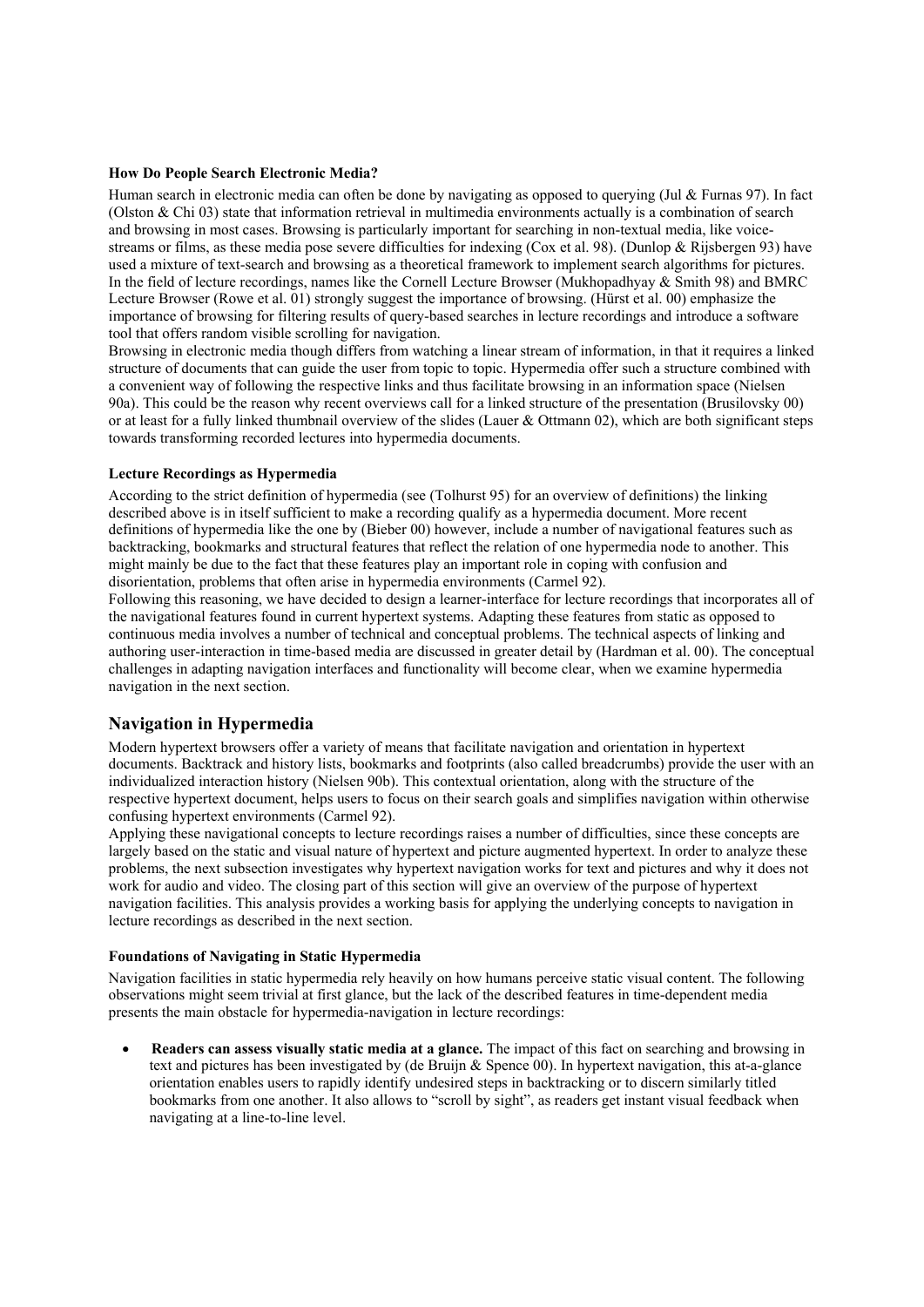- **Reading speed is determined by the reader alone.** When reading a book or a newspaper, the reader alone decides when to turn a page or when to move on to the next paragraph. The same holds true for static hypermedia. The timing of each move from node to node is determined by user actions and not by the medium itself. As a consequence, **hypertext nodes are clearly delimited**. This lets links and footprints denote a self-contained part of the document, which in turn gives each link or footprint a distinct meaning. In audio- or video-based media, a link might point to a specific position in a stream, but as the stream plays on, many other nodes could be traversed without the transition being noticed by the user. Depending on its implementation, a footprint might mark a section as viewed even though the user has just briefly visited it, or it might not mark a node as completed even though the user has already seen the important parts of it.
- **The structure of the document is visualized by document elements like headings or highlighted text.** For online content, these visualizing features are even more important than for conventional, non-electronic text, as readers tend to use these elements for quick orientation (Morkes & Nielsen 97). In the field of recorded instructional presentations, (Gupta et al. 00) have conducted a user study that shows the importance of meaningful slide titles. They also advise authors to keep slides focused to one key-point in order to facilitate navigation within the recording. This alone, however, hardly compensates for the lack of fast accessibility to the document structure, especially when a document's low-level structure, like highlighted text or bullet lists is concerned.

### **Navigation Facilities in Hypermedia**

The navigation facilities described below are common in any of today's internet-browsers. A closer look at each of these features will give an insight into their purpose. The general description of the following hypermedia navigation features is mostly taken from (Bieber 00):

- **Full text search** is rated as one of the most important search features in hypertext by (Morkes & Nielsen 97). It allows direct access to arbitrary parts of a document without having to scan through the document's structure. Full text search is especially helpful for keyword search within large documents.
- **Bookmarks** provide an easy way of customizing hypermedia documents according to the needs of individual users. Users have the option to set bookmarks at any node within a hypermedia document. Later these bookmarks can be used to revisit marked nodes at a mouse click.
- **Backtracking** has proven to be very helpful whenever users get lost (Nielsen 90b). By clicking the backtrack button, users can get back to where they left off before following a misleading link or starting down the wrong path. History lists offer the possibility to go back several steps at once. Forward buttons allow undoing backtracking actions that went too far.
- **Breadcrumbs or footprints** are any types of visual indicators showing that a node has been visited or that a link has been traversed (Parmar 93). Footprints allow for an easy distinction between parts of a document that have already been visited and those that are new to the user.
- **Structural elements** of hypertext documents often coincide with the structural elements the document would have if it were a non-hyper text document. Headings that indicate a new section in a text often also indicate a new node in the corresponding hypertext document. Well edited hypertext documents often provide linked tables of content, as well as "next", "top" and "previous" navigation links that are also recommended for lecture recordings by (Brusilovsky 00).

In hypertext browsing these features are often used in conjunction with each other. This fact poses an additional constraint for the adaptation of the navigation facilities described above to continuous media like lecture recordings, in that each feature has to be implemented with the whole interface in mind.

## **Navigation in Lecture Recordings**

Throughout this section we will first summarize what means of navigation most lecture recording systems offer to students. Additionally we will discuss ways to improve existing navigation features so that the access to small pieces of information becomes possible. The second part of the section introduces the student interface of virtPresenter, a PowerPoint based lecture recording tool. The student interface incorporates all of the hypermedia navigation facilities discussed above.

A special focus of this subsection is on how most of these features had to be modified in order to be applicable to lecture recordings.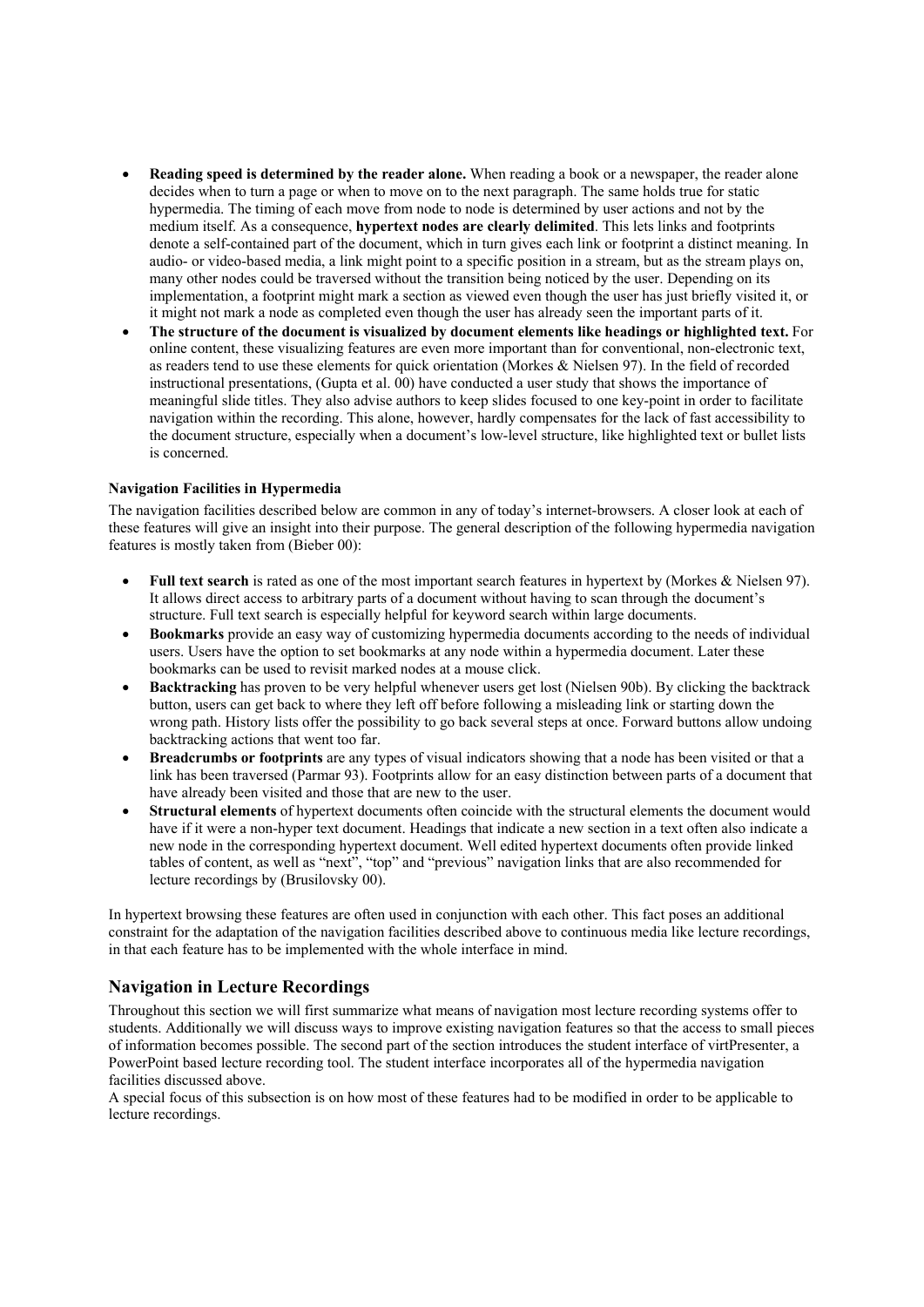### **Time and Slide Based Navigation**

Modern lecture recording systems offer two categories of navigation: Time based navigation and slide based navigation. (Fig. 1) may serve as an example to illustrate interfaces for these navigation methods. In the first two subsections we will briefly describe how both kinds of navigation work. In the last subsection we will examine the key problem of conventional slide based navigation and discuss two possibilities to improve its efficiency.



 **Figure 1: Time based and slide based navigation interfaces in recorded lectures** 

### *Time Based Navigation*

In time based navigation students can drag a marker on a timeline to potentially access any time index in the recording. [1] Using this slider widget they can quickly scan through the whole recording. In random visible scrolling, the system state is continually updated during the drag operation (Hürst & Müller 99). This way, the user constantly gets visual feedback and is able to find the desired video sequence.

(He et al. 00) propose accelerated replay of recorded presentation as a navigation technique. This technique would allow lectures to be viewed at up to twice their speed, without loosing information.

#### *Basic Slide Based Navigation*

In slide based navigation the time index of every slide is kept in a link which the student can select in order to jump to the beginning of the slide discussion in the recording. Normally the anchor of such a link is the slide's title or a thumbnail image of the slide. A set of slides is either displayed as a directory of slide titles or visually as a sequence of thumbnail images. Unlike dragging the video slider, clicking a slide link is a content driven way to retrieve a desired piece of information in a recording.

### *Advanced Slide Based Navigation*

Although slide based navigation offers a way to establish a link between content and time, the information chunks that can be directly accessed via these links are much too big. In a common scenario where a slide is discussed for several minutes, jumping to the beginning of a slide and then scanning with the video slider can be a slow and tedious task. As a consequence a finer granularity of directly accessible information chunks is needed to support students in their efforts to retrieve a certain piece of information fast. The key to increase the "information resolution" is to regard a slide item (instead of the slide itself) as the smallest addressable chunk of information. Accordingly the slide consists of a sequence of slide items. The discussion of each slide item begins at a certain time

 $\overline{a}$  $[1]$  In most existing systems the video slider has an associated time resolution that is dependent on the width of the widget and the duration of the video. The more (horizontal) pixels are available for the widget and the shorter the duration of the video the higher the time resolution. As a consequence not every time index is accessible via the slider. (Hürst & Stiegeler 02) and (Richter et al. 99) describe zooming slider interfaces as an approach tackling this problem in the context of AOF and Classroom 2000 (now called eClass) respectively.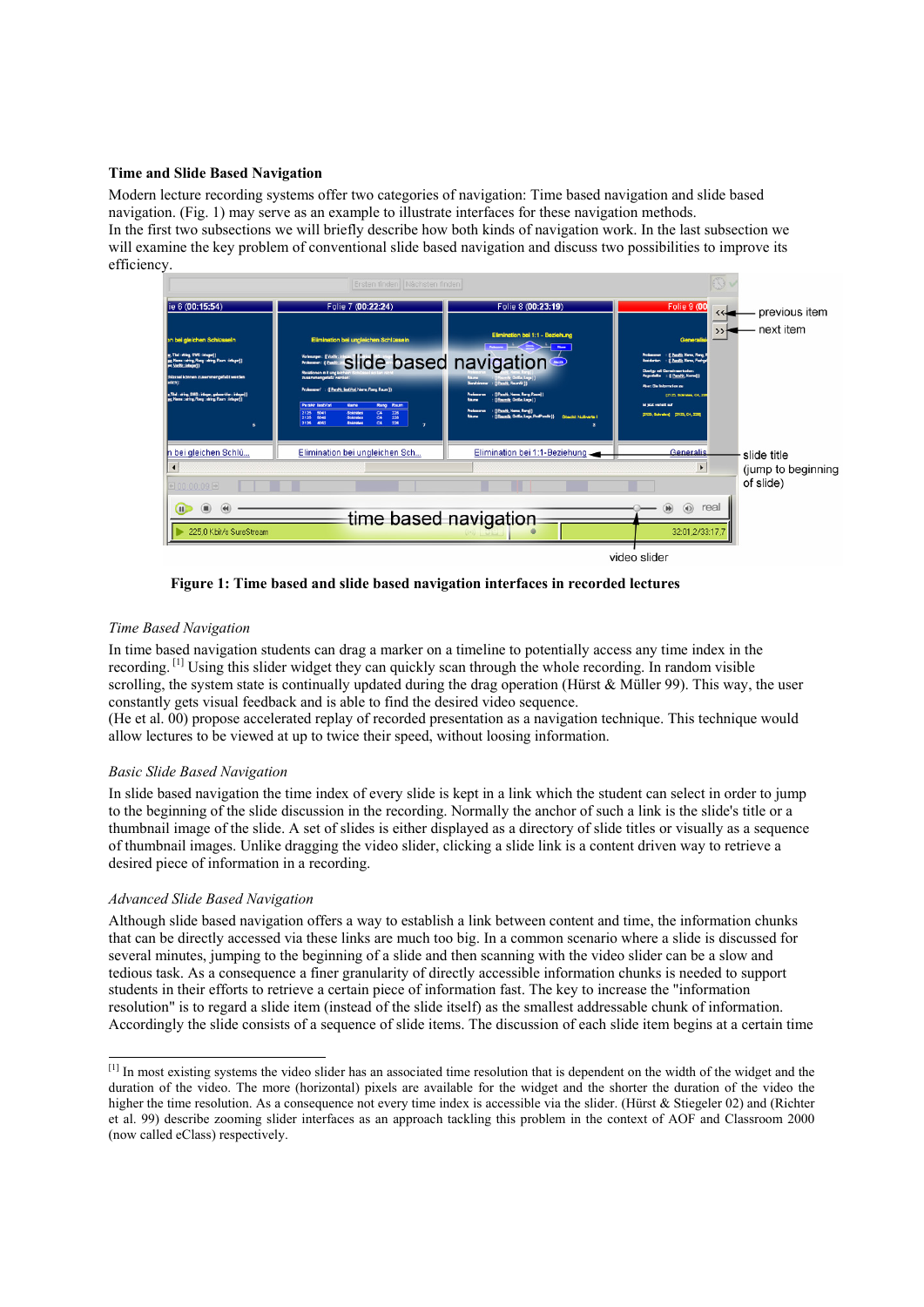index in the recording which can be directly accessed by the student. virtPresenter uses animated slide items to determine this time index. We are currently working at the automatic linking of these slide elements. One possibility of how students can get access to the individual items on a slide is via a simple "previous item - next item" navigation mechanism (Brusilovsky 00), as implemented in MANIC (Schapira et al. 01) and AOF (Hürst et al. 01). For a given slide students can "semantically scroll" back and forth through the sequence of slide items by hitting the appropriate button for every slide item they want to skip. Although compared to time based scanning this solution can lead to a decrease in search time, it still does not offer direct access to arbitrary slide elements. Therefore we are working on a solution to make slide items accessible by clicking on the portion of the thumbnail slide where the requested information is displayed.

### **Hypermedia Navigation in Lecture Recordings**

This section discusses how full text search-, backtracking-, bookmark- and breadcrumb-functions must be shaped to meet the specific requirements of hypermedia lecture recordings. It then describes a prototype implementation of these navigation facilities in the virtPresenter interface. A closer look at each navigation facility will reveal that many aspects have already been implemented in other systems, even though not all in the same system.

### *Full Text Search*

The student must be able to initiate a full text search within the scope of all textual slide items and the whole set of slides. When presenting the search result it is not enough to highlight the part of the text that matches the search string, but it should also be possible to jump directly to the part of the lecture in which the text item is discussed. A simple click on the text item could accomplish this. Although a full text search is implemented in AOF, Lecturnity (Lauer & Ottmann 02), the BMRC Lecture Browser and MANIC, none of these systems offers the possibility to jump directly to the time index in question.

To facilitate spotting search results, virtPresenter uses motion instead of highlighting, as motion is the most effective way to attract the eye's attention (Egeth & Yantis 97). In the current implementation, search results are shrinking to their normal size while flying into position.

### *Backtracking*

Backtracking should allow to undo every kind of navigation interaction and to jump back exactly to the point in the recording that was playing before the interaction. The replay should begin several seconds earlier to make orientation easier for the student. Moreover it is desirable to store not only one backtracking point but every backtracking point that has been created during the session. This history of backtracking points should be browsable by the student via an easy back/forward navigation mechanism.

MANIC is the only system that supports backtracking but only to the beginning of a textual or graphical item of a slide. Backtracking is not explicitly implemented in MANIC, but users can hit the browsers backtrack button, as MANIC documents basically are hypertext with associated sound files.

In the virtPresenter user-interface, for every navigating action (activating a bookmark, pulling the slider, clicking a slide title or hitting the next item – previous item buttons) a time index is added to the list of backtracking points. This time index indicates the point minus two seconds where the stream was playing before the navigating action was executed.

#### *Bookmarks*

Users should be able to set bookmarks at any time while they are watching the recording. By using bookmarks, points of personal interest can be marked and become directly accessible for future use. (Fig. 2) shows how bookmarks are displayed in the virtPresenter interface.

|         | description                      | start time end time |        |
|---------|----------------------------------|---------------------|--------|
| $\odot$ | entity relationship<br>diagrams  | 00:03:44 00:10:31   | delete |
| $\odot$ | database query<br>examples       | 00:30:48 00:32:41   | delete |
|         | end of theoretical part 00:16:21 |                     | delete |

 **Figure 2: Bookmarks in virtPresenter**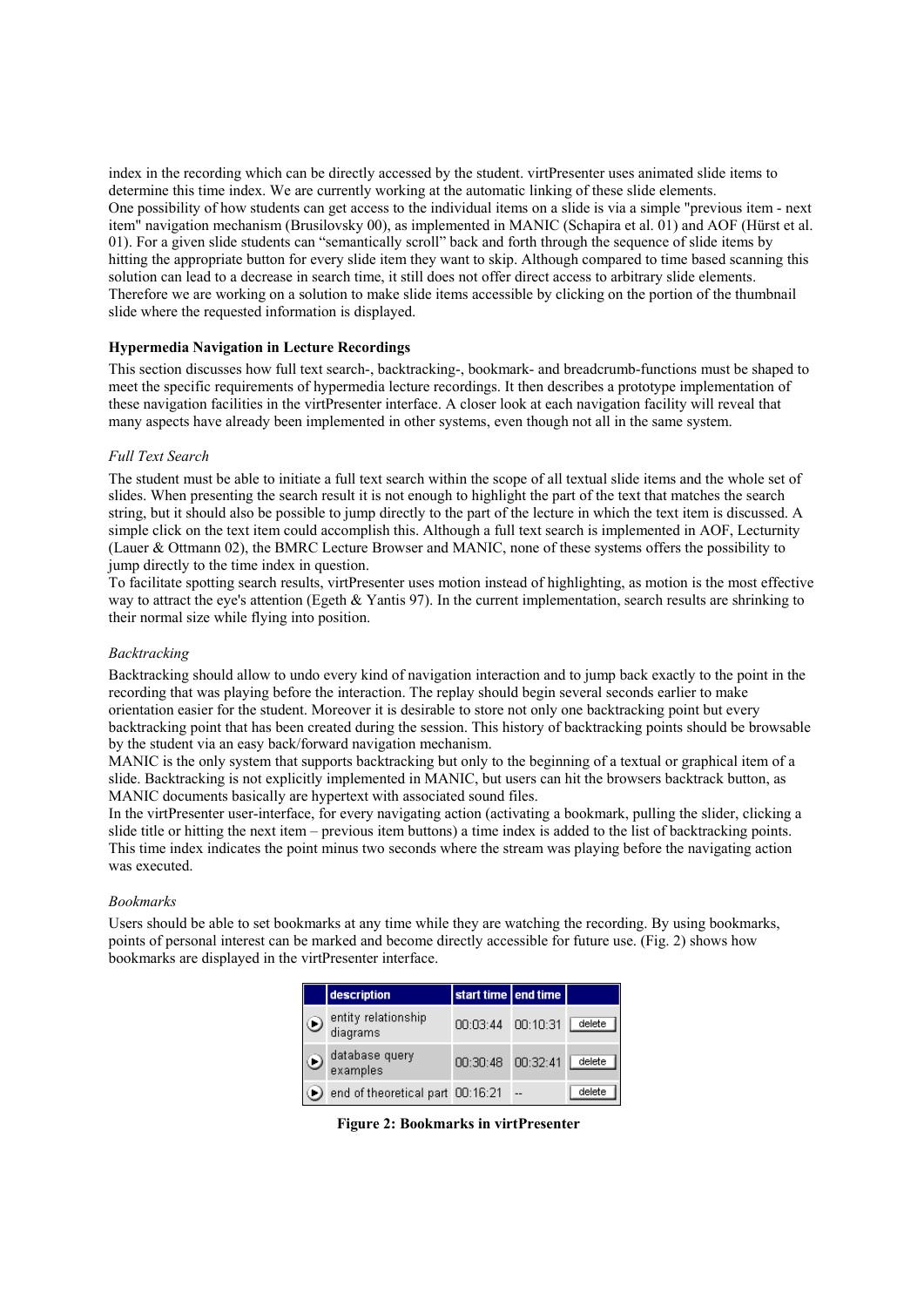Apart from bookmarks that link to a certain time index in the recording we propose a second type of marker that can be used with benefit in hypermedia lecture recording: sequence marks. Unlike bookmarks, **sequence marks** also define an end time and are thus capable of representing self-defined subsets of the lecture. By using sequence marks students can "cut out" all the relevant parts of the lecture and only have to revisit these important intervals when dealing with the same lecture again. Therefore sequence marks are a means to economize the learning process especially when the time that has passed between two visits is very long.

Both bookmarks and sequence marks should offer the possibility to be labeled with meaningful titles so that they can be recognized by the student in the future. They should also be exportable so that students can share them with other participants of the lecture. In the current version of virtPresenter, sequence marks are realized as cookies so they can be used without any log-in mechanism.

In MANIC there is the possibility to set bookmarks but only at the beginning of a new text item, this again being a result of MANIC's document structure. In DLH students can set markers, so called tags, with a remote control during the live presentation (Mühlhäuser & Trompler 02). These tags can even be shared among the students. However, there does not seem to be a way to insert tags when viewing the recorded presentation. (Miyahara et al. 02) have implemented a bookmarks only system that can be used to collect and manage clips that belong to different recordings.

#### *Footprints*

In lecture recordings students should always be able to find out which parts of the lecture are new to them and which parts they have already visited.

In eTeach's slide directory a slide title is crossed out once the slide has been visited by the student (Moses et al 02). Although this representation of the breadcrumb idea is quite helpful, a more detailed representation with a higher time resolution would be desirable. After all it is a big difference whether the student has only seen some seconds of a slide discussion or has watched it to the end.

Therefore virtPresenter introduces a **graphical component** that is capable of visualizing exactly and intuitively which parts of the lecture have already been seen by the student. This component is of exactly the same width as the video slider and starts at the same horizontal position. Hence every possible slider position corresponds to a position on this "progress bar" and both positions have the same x-coordinate. The **progress bar** is illustrated in (Fig. 3). Whenever the movie is running, we can record the periods of time that have passed without navigation actions like stopping or jumping and continually update the progress bar to visually reflect changes. As a consequence the progress bar that is empty at first becomes more and more filled as the student watches new time intervals during his work. The screen location of video slider and progress bar makes it easy for students to jump to parts of the lecture they have not visited yet: they simply have to move the video slider to an x-position where the progress bar is still empty.

Though the progress bar as described above is very useful for finding new parts in the lecture it still fails to inform the students which parts of a given slide discussion they have already seen. That is why we show interval markers (red vertical lines) on top of the progress bar whenever the mouse moves over a slide title or over an animated part of the slide. These interval markers indicate the start and end time of a slide discussion on the progress bar's time scale. As a consequence every empty bar interval between the slide interval markers signals a new part of the slide discussion whereas every filled interval indicates a part that has already been visited.

In the current version of virtPresenter the progress bar is not persistent over different sessions, because this part of session management has not yet been implemented.



**Figure 3: the progress bar visualizes visited parts of the film**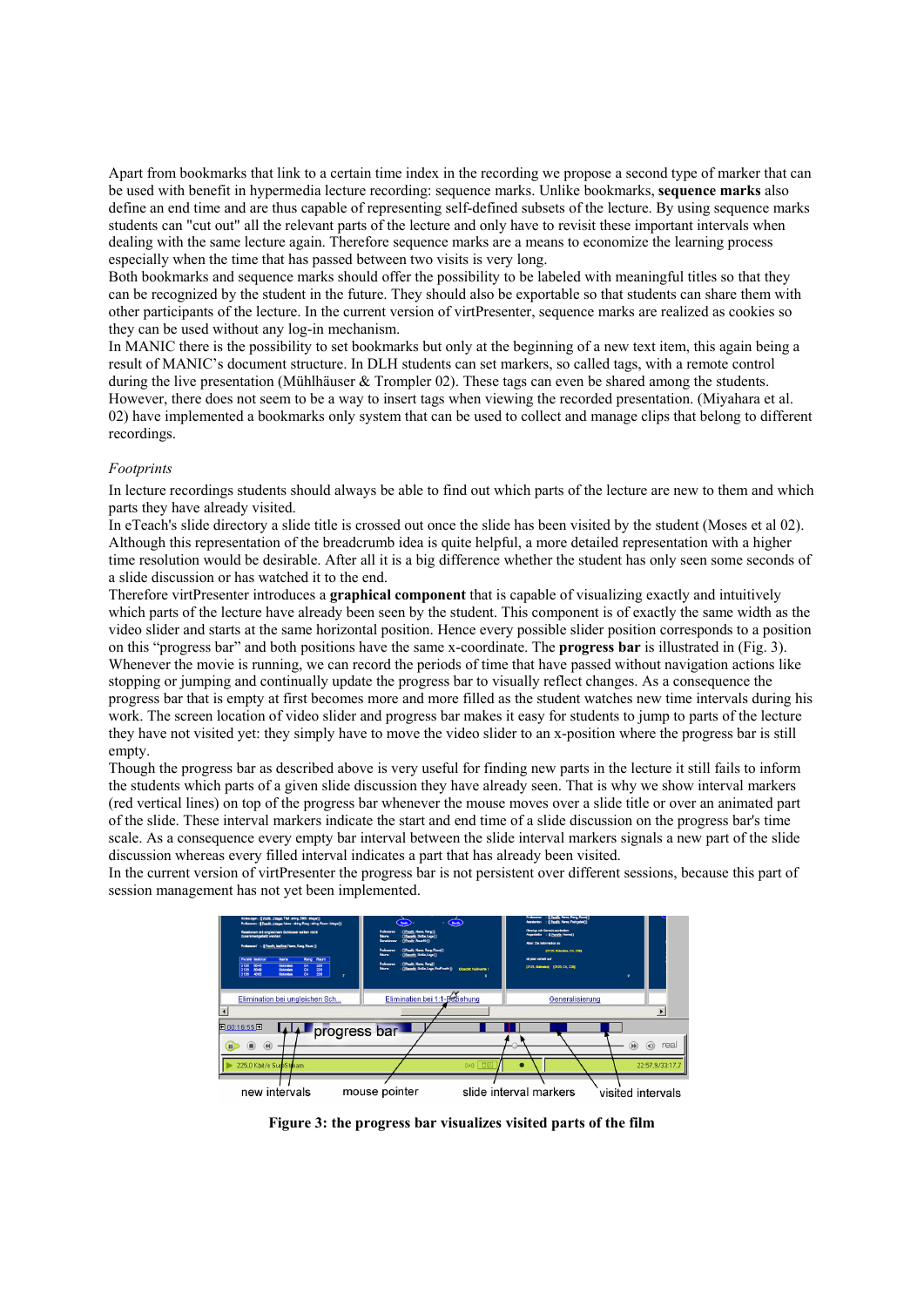#### *Structural Elements*

The "next item"-"previous item" navigation discussed in the paragraph about advanced slide based navigation surely is the first idea that comes to mind when thinking about structural elements in lecture recordings. Another structural element that is planned to be realized in virtPresenter is linking every animated slide element in the navigation view to the film. This is especially useful in combination with full text search and footprints. Items retrieved by full text search can be directly accessed and footprints can be associated with parts of the lecture at a very fine granularity. Linking every animated slide element is closely related to an approach presented by (Graca Pimentel et al. 00) for the Classroom 2000 project. In Classroom 2000 handwritten annotations by the lecturer are automatically captured and linked to the respective position in the recording. Handwritten annotations, however, can not as easily be searched by a full-text query as PowerPoint text elements.

### **Conclusion and Further Work**

This paper has analyzed the differences between hypertext documents and lecture recordings with regard to hypermedia navigation features. Based on this analysis a hypermedia navigation concept for lecture recordings has been developed and a prototype implementation of this concept has been presented.

Many, but not all of the navigation features proposed can already be found in existing systems. There is, however, no system uniting all of these features. In hypertext, though, navigation features work as a coherent concept in which each feature supports the use of others. Following this reasoning the virtPresenter student interface was developed, integrating all navigation features found in hypertext browsers.

Whereas some of the navigation features presented have already been employed successfully in recorded lectures at Osnabrück University, user-testing the concept as a whole is planned for the near future.

## **References**

- Bacher, C., Müller, R., Ottmann, Th. & Will, M. (1997). Authoring on the Fly. A new way of integrating telepresentations and courseware production. *Proceedings of ICCE 97*, Kuching, Sarawak, Malaysia, December 1997.
- Bell, T., Cockburn, A., McKenzie, B., & Vargo, J. (2001). Flexible Delivery Damaging to Learning? Lessons from the Canterbury Digital Lectures Project. *ED-MEDIA 2001: Proceedings of the World Conference on Educational Multimedia, Hypermedia and Telecommunications*, Association for the Advancement of Computing in Education, Tampere, Finland. 117-122.
- Bieber, M. (2000) Hypertext. *Encyclopedia of Computer Science (4th Edition)*, Ralston, A., Edwin Reilly and David Hemmendinger (Edts.), Nature Publishing Group. 799-805.
- de Bruijn, O. & Spence, R. (2000), Rapid Serial Visual Presentation: A space-time trade-off in information presentation. *Proceedings of Advanced Visual Interfaces, AVI'2000*. Palermo, Italy.189-192.
- Brusilovsky, P. (2000). Web lectures: Electronic presentations in Web-based instruction. *Syllabus Magazine* 13 (5). 18-23.
- Carmel, E., Crawford, S., & Hsischun, C. (1992). Browsing in hypertext: A cognitive study. *IEEE Transactions on System Man, and Cybernetics* 22 (5), 865-883.
- Cox, R. V., Haskell, B. G., LeCun, Y., Shahraray, B. & Rabiner, L. R. (1998). On the Applications of Multimedia Processing to Communications. *IEEE Proceedings* Vol. 86, No. 5. 755-824.
- Dunlop, M. D. & van Rijsbergen, C.J. (1993). Hypermedia and Free Text Retrieval. *Information Processing and Management* 29 (3), 287-298.
- Einhorn, R., Nejdl, W. & Olbrich, S. (2003). A Metadata Model for Capturing Presentations. *ICALT 2003 3rd IEEE International Conference on Advanced Learning Technologies*, 2003, Athens, Greece. 110-114.
- Egeth, H. & Yantis, S. (1997). Visual Attention: Control, Representation, and Time Course. *Annual Review of Psychology*, 1997, 48. 269-97.
- Graca Pimentel, M., Abowd, G., D. & Ishiguro, Y. (2000). Linking by interacting: a paradigm for authoring hypertext. *ACM Hypertext 2000*, 39-48.
- He, L., J. Grudin, J., & Gupta, A. (2000). Designing presentations for on-demand viewing. *Proceedings of the ACM 2000 Conference on Computer supported cooperative work*. 127 – 134.
- Hardman, L., Schmitz, P., van Ossenbruggen, J., ten Kate, W. & Rutledge, L. (2000). The Link vs. the Event: Activating and Deactivating Elements in Time-Based Hypermedia. *New Review of Hypermedia and Multimedia*, Volume 6, 2000. 89-109.